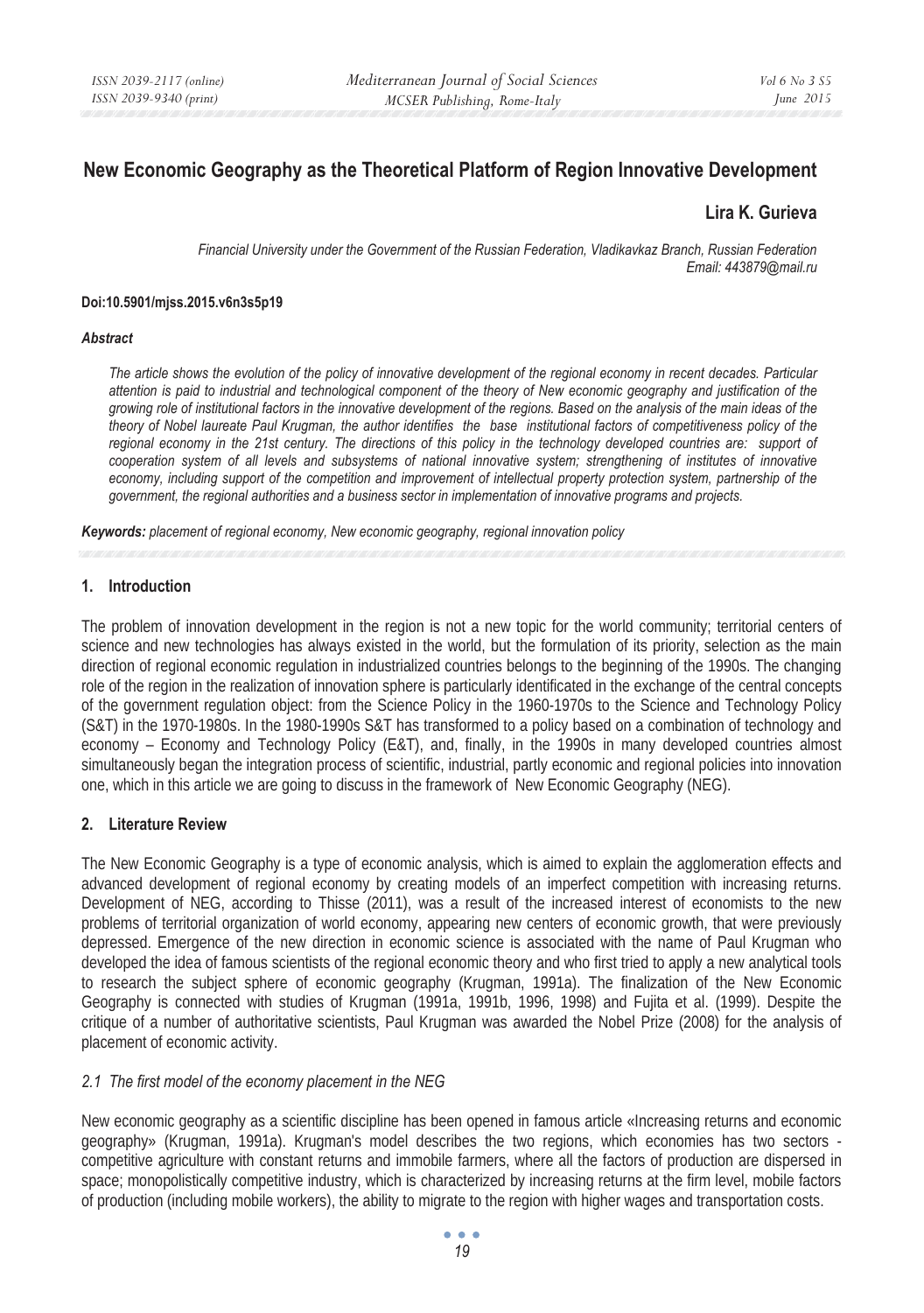| ISSN 2039-2117 (online) | Mediterranean Journal of Social Sciences | Vol 6 No 3 S5 |
|-------------------------|------------------------------------------|---------------|
| ISSN 2039-9340 (print)  | MCSER Publishing, Rome-Italy             | June 2015     |
|                         |                                          |               |

In agriculture, in view of the constant impact of the size and immobility of factors of production the placement of farmers is determined externally, through the distribution of agricultural land. In industry, on the contrary, there are increasing returns and consequently a desire to be placed in a large market in order to minimize transportation costs. Industry products is experiencing the effects of «melting» in transit. With poor transport and road infrastructure, a significant portion of the manufactured product «melts» in the transport process.

#### *2.1.1 Agglomeration effects in the traditional economy*

The interaction between the mobility of production factors, increasing returns and transport costs creates forces for agglomeration: firms start to concentrate production in areas with good access to markets, but market access is good exactly where other firms are concentrated. A positive feedback, when industrial production is concentrated in a large market, but the market will be large, where industrial production is concentrated. Very quickly, the centripetal force as a result of the interaction of economies of scale, transport costs and factor mobility lead to the fact that the industry is concentrated in only one region. The role of centrifugal forces performs the immobility of dispersed located agriculture.

When the aggregate index, which also takes into transport costs, economies of scale and the share of nonagricultural products in costs, oversteps certain bounds, the population of the region begins to concentrate in the center, and the two regions differ in their development trajectories. If the small part of the population employed in industry of the region, if transport costs are high, then the effect on the amount of savings is weak and there is no positive feedback, economic externalities.

In the case of high transport costs, intra-regional trade is insignificant, so the wages that workers can get depends only on the size of the local competition. On the other hand, when transport costs are low, a typical firm sells active in both regions, but due to the fact that it had better access to markets if it is located in a region with a larger population, it can afford to pay higher wages and purchasing power of these salaries is also higher because workers have better access to consumer goods. The increasing concentration of industrial workers in one region eventually leads to an even greater concentration in this region.

Two regions gradually differentiate into the industrial core and agricultural periphery. In order to realize economies of scale and minimize transportation costs, industrial firms are located in a region with high demand, but demand for accommodation itself depends on the location of industrial firms. The emergence of center-periphery model depends on transport costs, economies of scale and the share of industry in regional income.

# *2.2 The second model of the economy placement in the NEG*

In his second model, Krugman (1993) describes 12 placements, so it is often called clock model. Transportation is only possible in a circle. As a result, there are two iterations of the model of industrial agglomeration, located almost opposite each other. These agglomeration create a kind of shadow, which prevents the formation of other agglomerations too close.

In this model, factors of production are immobile. But here is also the opportunity for increasing returns due to differences between agriculture with constant returns and the industrial sector with increasing returns.

Both sectors use intermediate production factors. The basic idea is that the producers of intermediate goods in the region with a large industrial sector will have better access to markets and producers in these markets, in turn, will have the advantage of better access to intermediate goods produced in their own region (supply communication). There is a single industrial complex.

Delivery transport costs of industrial goods between the two regions is gradually changing. If they are high, each region is self-sufficient. If they gradually fall, industrial firms then begin to export their products. In this case, the producers of the region with a little more industrial sector get the advantage of better access to markets as well as to suppliers. If transport costs fall below a critical level, the process of differentiation between regions will take and industrial firms will concentrate in the nucleus, and peripherals will go to primary production. The industrial sector in lagging regions is destroyed by industrial exports in the region leader.

The impact of this process depends on the size of the industrial sector, more specifically on the share of manufactured goods in the costs. If it is small, the core region does not get much higher salary from its role. But if the proportion is high, then the salaries in core would be higher than in the periphery and the process of polarization will be held.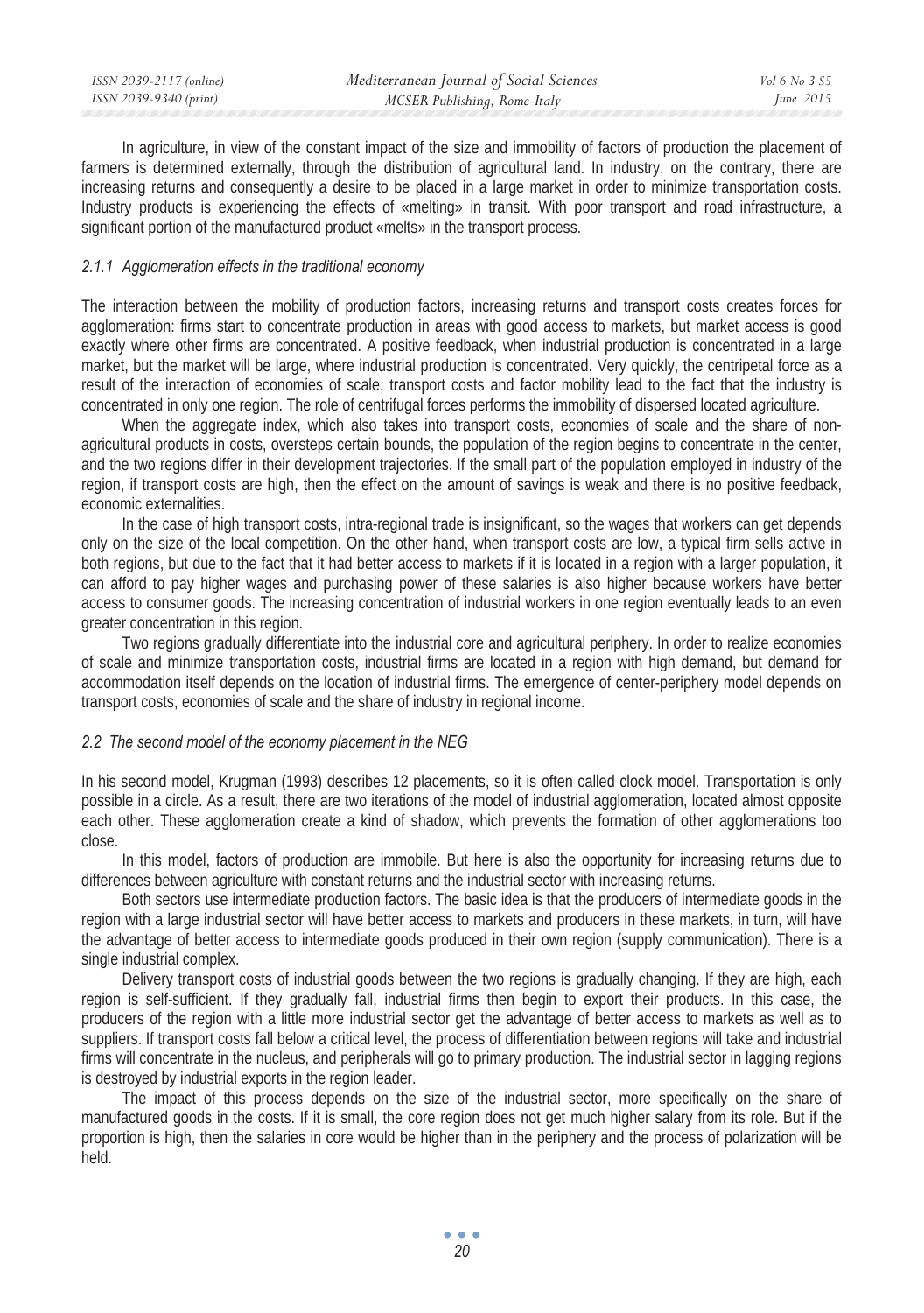### *2.2.1 Agglomeration effects in the context of globalization*

The same model predicts that the continued reduction in transport costs (the globalization process) will gradually turn the wheel of fortune. The reason is that the peripheral region has the advantage of lower wages. Initially, this advantage is covered by better access to markets of the central region (marketing communication), and the factors of production (supply connection). But as transport costs fall, the importance of these connections is also reduced.

Therefore, the second critical point is when the industry finds it profitable to move to places of low wages. This is an interesting result, the hypothetical history of the world is built as a result of a monotonic change in transport costs over time. We can observe the evolutionary path of the world economy, in which the inequality of nations and the world into primary and industrial producers first arises spontaneously, then disappears in the same way (Krugman,1996).

Economic logic of NEG models is simple: ceteris paribus, manufacturers will concentrate its production in a few places, because there is an effect of economies of scale at the plant level. At the same time, with a non-zero transport costs these areas will have a good market access, where market size is measured as the number of consumers and workers. This process has the ability to self-empowerment: the core attracts firms or workers, which increase the size of the market, attracting more firms and workers in small regions and so on. Two different mechanisms can generate this self-reinforcing process. The first is based on the connection between mobile workers and the demand for goods. The second is based on vertical links between imperfectly competitive mining and manufacturing industries.

As economic integration affects the trade and transport costs, it really changes the placement of industries, facilitates the movement of goods, capital and labor. Reduction of tariffs and other trade barriers increases the foreign demand for local goods. If foreign markets are larger than local, domestic manufacturers have relocated closer to these markets. In closed economies, centers are located far from the border, there are little positive externalities.

Agglomeration of economic activity primarily occurs in sectors where there are the effects of increasing returns, significant market power, consumers and suppliers are mobile and trading costs are low. In models of new economic geography as a result of the company are located in areas with good access to markets.

#### *2.3 NEG and the government innovation policy*

In our opinion, approach of New Economic Geography is more exact than others in explaining of the territorial economic development that is connected with the growth of innovative assets cost that are situated in the region and are involved in global system of economic exchanges. We consider the policy of New Economic Geography as dialectic denial of regional S&T and T&E policies, a new view on regional development as market saturation of economically connected territory (regions) of one or several countries of resources, technologies and products of innovative economy.

In spite of the fact that P. Krugman does not consider the role of the government in NEG, the analysis of state regulation of the innovative sphere in the developed countries shows that it has passed deep evolution and is based on the principles of NEG especially since the end of 1990s.

In the 70-80th of the XX century, the state policy consisted in scientific and industrial support of innovations in the separate directions, branches and regions. This period is characterized by expansion of the government financing of fundamental science sector, technological innovations and stimulation R&D as in big companies as in small and mediumsized ones; assistance in improvement of innovative management; state stimulation of cooperation between the research centers, universities and the companies. In the 1970'th the main components of the mechanism of state regulation in the USA, England, Germany, France, Japan were: programs on development of definite regional branches, target programs of starting the research centers, selective encouragement of import, development of venture and state funds of S&T development etc. More than that, the logic of parallel regional realization of S&T development and programs is accurately represented. It provides the solution of number of tasks: receiving synergetic effects, creating the competition between developers, formation of a network of regions – «locomotives» of S&T policy aimed to «start» mechanisms of diffusion of innovations, support of effective information communications and contacts between the companies, developers and others (Puga &Venables, 1997).

The 1980th are distinguished from 1970th by active regionalization of scientific researches through creating scientific parks and the technopolises, focused on development of local economy, modernization of stagnating branches, strengthening the union of education, science and production (Curry, 1989).

The first strategic international research unions and consortia are founded; their purpose is getting access to the latest foreign development, stimulating the companies located in the country, but belonging to foreign owners, running joint R&D. During this period are actively practiced both direct and indirect measures of state regulation of innovative development of regions. The special place in system of direct measures of government influence on innovative business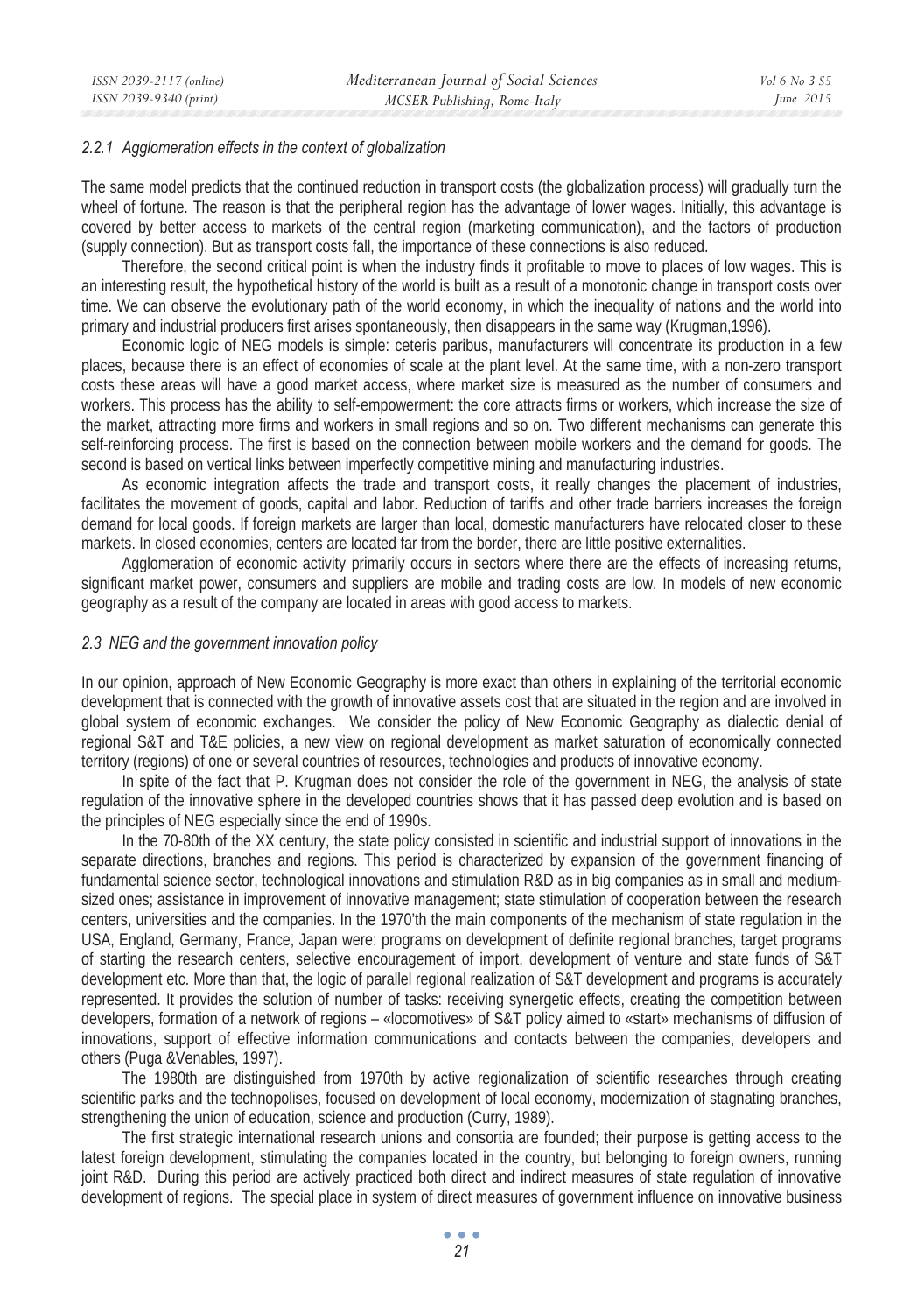is taken by the actions that stimulate cooperation between universities and the industry and development of small knowledge-intensive business (Puga &Venables, 1997).

Support of regions' innovative development has been relatively recent undertaken in foreign countries (the second half of the 90s-early 2000s), but immediately gained widespread. In most developed and some developing countries, the allocation of federal funds for innovation in the regions is currently one of the main elements of the regional policy implementation. In particular, this policy has been implemented in many countries of the European Union to align the development of certain areas and is funded through the European Structural Funds. It is believed that the co-financing of research and implementation of its results creates additional opportunities for socio-economic development in the regions of the EU without distortion of incentives for economic agents, as well as improves the global competitiveness of these regions.

The European experience shows that the implementation of measures to promote innovative development of the state is usually the most effective on the meso level, which occupies an intermediate position between the macro level (the level of the country as a whole) and micro-level (the level of individual firms and businesses). By the meso-level are treated as separate parts of the country (region), as well as associations of firms (clusters). At the same time, the implementation of support for innovation development of regions can be performed as an alternative approach, as well as complementary, depending on the mechanisms for their implementation and the availability of sufficient financial resources in the country.

Since the beginning of the 1990th the innovative policy organically integrated a complex of scientific, industrial and regional policy. Main objective of government innovative policy during this period consisted in creation and support of the business environment that favored the formation of innovations, institutional registration of national innovative systems, support of cluster initiatives, continuous improvement of mechanisms of the state assistance of commercialization of scientific researches results and experimental development.

At the present time, the international community use the assessment practices and comparison of innovative development both the certain countries, and their regions, and in certain cases even municipalities. Currently, the most known systems of innovative development evaluation of the region is Regional innovation scoreboard, which used in the European Union, and Portfolio innovation index, mainly used in the United States.

In the European Union there is a two-tier system of innovative measurement-on level evaluation of innovative development of the EU (EIS) and at the level of innovative development of the EU regions (RIS). The evaluation system of innovative development of the European countries began to be used with the 2000, and in 2002, based on it created a system of evaluation of innovative development of the regions of the EU, which included part of the performance of the country studies (Hollanders et al., 2009). So, now the innovative activity of the European Union is measured on the basis of 29 indicators, and to evaluate the innovative development of regions 16 indicators are used. This is due to the fact that at the regional level there is a smaller amount of available statistical data than at the country level. Imperfection of statistics at the regional level is the reason that within the RIS does not apply absolute ranking of individual regions, and are selected and ranked groups of regions with similar levels of innovation development.

However, the structure of country and regional innovation survey remained common. Evaluation of innovation development areas includes three blocks of indicators – innovation enablers, firm activities and innovation output. An evaluation of innovative development of regions in the EU results in five types of innovation territories – high innovators, medium-high innovators, average innovators, medium-low innovators, low innovators. Analysis of the RIS 2014 shows that almost all the eastern regions of the European Union are on average innovators level of PIS, high innovators, according to PIS, are the regions of the north-western European regions.

The United States system for measuring of innovation development areas slightly differs from the European one. The composite index of innovative development of the Americas regions (states and counties) was developed by a number of American research centers on the initiative of the Economic Development Office, US Department of Trade (Crossing the next regional frontier: Information and Analytics Linking Regional Competitiveness to Investment in a Knowledge-Based Economy, 2009).

This index consists of four blocks, each of which is assigned different weights: human capital (30%), economic performance (30%), productivity and employment (30%) and well-being (10%). Each block consists from five to seven indicators reflecting its content. On the basis of PII 3000 areas within the United States are analyzed and on the basis of their relative level of innovation development the classification of regions takes place. The criterion for dividing serves the value of innovation indicators in the area as a percentage of the average level of innovation development in the USA as a whole index, which divides regions into five groups: with indices above 110%, from 100 to 110%, from 90 to 100%, from 80 to 90%, less than 80% (Crossing the next regional frontier: Information and Analytics Linking Regional Competitiveness to Investment in a Knowledge-Based Economy, 2009).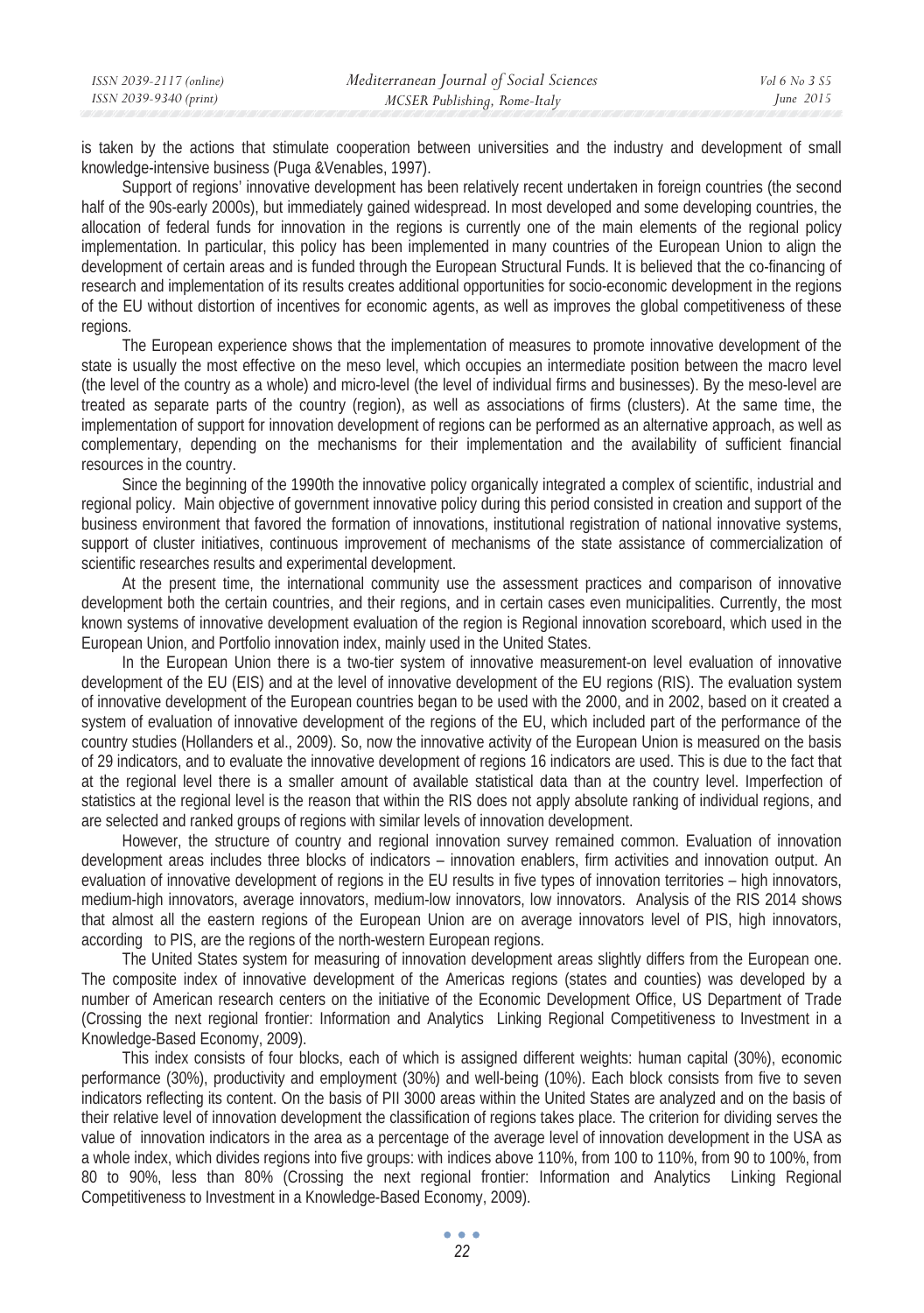| ISSN 2039-2117 (online) | Mediterranean Journal of Social Sciences | Vol 6 No 3 S5 |
|-------------------------|------------------------------------------|---------------|
| ISSN 2039-9340 (print)  | MCSER Publishing, Rome-Italy             | June 2015     |

Despite the differences in approaches to the evaluation of the regions innovative development in the European Union and the United States, there are common elements in these methodics. The structure of both indices is that they combine both innovation resources (inputs) and the results (outputs). As a rule, the leader regions combine high scores on both resource and result subindeces. However, there are cases when this condition is not satisfied. For example, in the region may be a high value on the resource sub-index and low on result one.

This means that the generated potential is not fully realized due to the presence of the delay effect. The opposite situation is observed when low scores on the resource sub-index are accompanied by high values in regions of result sub-index. For these regions the impact of high values may result from the influence of other factors that are not accounted for in the framework of the resource sub-index (as an example, the presence of regional companies engaged in the extraction of natural resources).

#### *2.4 How to achieve technological superiority: the NEG explanations*

New economic geography models also describe the effects of skipping, 'big jumping' - the mechanism explains the phenomenon of leaders changing in periods of rapid technological change, when «the last become the first». Technologically and economically backward nations have less experience. The new technique allows them to take advantage of lower wages in order to enter the market. If new equipment or technology, institutions, structures are more productive than the old ones, then there is a change of leaders. These are examples of leadership in England in the early phases of the Industrial Revolution, or strengthen American leadership in the first half of the 20th century. Often, the factors that provided the country with an opportunity to become a leader at one stage of technical and economic development, in the next stage become a brake and prevent its dynamic development. The initial success turns in the subsequent failure.

Krugman's explanation of changing economic leaders based on the nature of technological change. They are evolutionary (incremental) and revolutionary (radical). Gradual technological changes are mainly caused by learning in work process and occur more quickly in countries with already established advantages in technologically advanced sectors.

However, there are periods of radical technological breakthroughs that will fundamentally change the technological foundations of society. Such breakthroughs open a window of opportunities for new players. When an innovative technology becomes available, initially it does not seem much better than the old one; and for the nation, which has the lead in the old technology, it may even seem worse.

New technology leaders - is often poorer country than the old leaders. But precisely because of their poverty, they dare to introduce new technology to take risks, that does not seem rational and sensible to old leader. Old country-leader workers have higher wages, so the new technology or industry that initially is less productive and less profitable than the older one is not attractive for them. However, new, poorly tested technologies may be of interest to an outsider, in which old former technology got less developed, because wages are lower than those of the leader.

The idea of a link between high wages for workers of leaders and their failures in the rapid introduction of new technologies and the transition to new economic activities with higher productivity, belongs to J. Curry and other authors (Curry, 1989). He wrote about the overvaluation of the Dutch currency among the factors that led to the economic decline of Holland in the 18th century. Similarly, England then gave the leadership to the US: its currency has also been overstated. The American producers pay less wages and had no experience in the old technology. In the context of the ongoing technological revolution it became their advantage (Brezis et al., 1993).

 In the near future, according to Krugman, the US may lose its leadership, because the dollar as overvalued today. For simplicity, we can assume that the overvalued currency and exchange rate is equivalent to real wages overvaluation (Krugman, 2010).

Drawing on fifteen years of research Paul Krugman (Krugman, 1991a; Brezis et al., 1993; Fujita et al., 1999; Krugman, 2010) consider the mechanism of innovative development, which is based on the change technology countryleader. In a situation of minor (evolutionary) improvement in the economic leader of the dominant technology remains. Krugman's research showed us why the country-leader is not responsive to new technologies that provide great productivity. Introduction of new technology always involves considerable uncertainty and risk. In the presence of uncertainty any monopolist will take less innovative effort than his potential rivals, relying more on the rental income and the preservation of its previous position - even though he knows that this rent will gradually disappear.

The reluctance of countries to introduce new technology is the result of decisions of individual firms, which may or may not be rational, because technological competence is at the national level rather than at the level of individual firms. Firms in country-leaders do not want to introduce a new technology, because from the point of view of an individual firm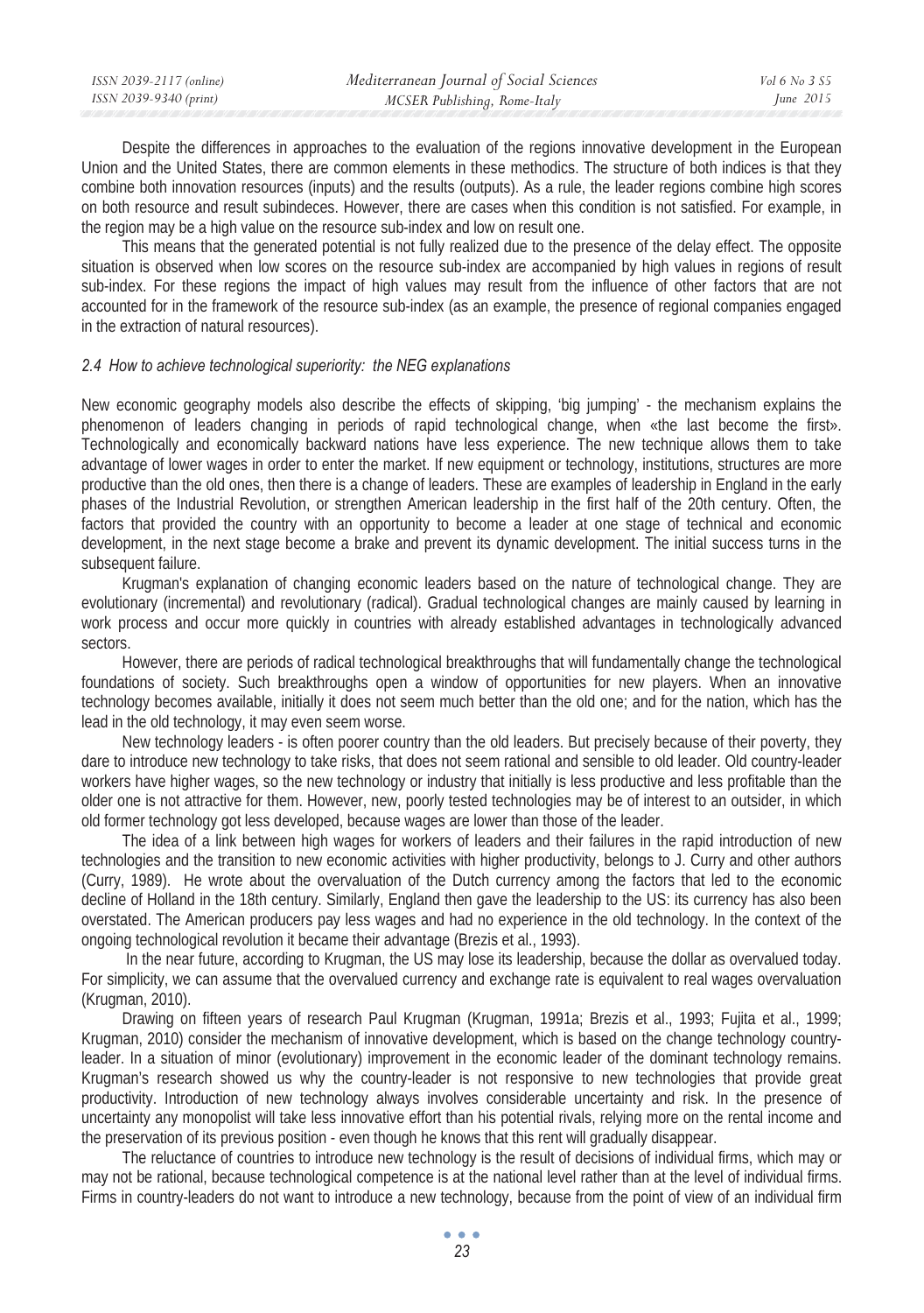| ISSN 2039-2117 (online) | Mediterranean Journal of Social Sciences | Vol 6 No. 3 S5 |
|-------------------------|------------------------------------------|----------------|
| ISSN 2039-9340 (print)  | MCSER Publishing, Rome-Italy             | June $2015$    |

this technology was originally alien to a country where is a collective experience of using old technology.

In times of normal, incremental technological change, increasing returns to scale helps to strengthen economic leadership. But in times of new inventions or major technological breakthroughs economic leadership, as it is associated with high salaries, can slow down the introduction of new ideas in the developed countries. When it comes to radical technological change, economic leadership itself becomes the source of his failure.

To first backward country has become a new economic leader, simultaneously performance of several conditions is needed: 1) the difference in wages between the leading countries and potential new leader must be strong; 2) new technology should appear for experienced producers initially unproductive compared to the old; 3) experience in the old technology must not be applied when using new technology; 4) the new technology should enable a significant improvement in productivity compared with the old.

This mechanism of advanced innovative development works not only at the national but also regional and municipal levels.

These findings Krugman supports with the conclusion that the state government in order to create or maintain a competitive economy should support innovative firms and innovative development of regions based on a combination of scientific, industrial, technological, organizational, market, monetary and other factors.

# **3. Concluding Remarks**

According to the previous research, in EU the competition regional policy intrinsically connected with the NEG format and also includes the following institutional aspects (Gurieva, 2005; 2007; 2013):

1. Creating new state and administrative structures based on system character of innovations. For example, Nation Ministries of economic in France and Germany got new innovative functions, and there were created new ministries dealing with issues of innovative policy in Great Britain. Also there were made changes to the mechanism of coordination and new coordinating agencies were created in the majority of technology developed countries: in Finland is created Council for the scientific and technological policy chaired by the prime minister. This Council is responsible for strategic development and coordination of S&T policy, and also for all innovative system as a whole. The efforts of Council in 2003 Finland declared an intention to start handing an international award in size of 1 million euros for 'the technological development promoting improvement of quality of life'.

In Great Britain and Germany the problems of innovative activity are included in the sphere of competence of already existing Councils for science and researches.

- 2. Recognition at governmental level innovations as a strategic factor of economic development. It concludes an increasing role of strategic aspects of management, development of methodology of scientific and technical forecasting and planning. In particular, the new technology of forecasting and development of S&T priorities – foresight – has received a wide application. The purpose of the foresight is to define areas of the strategic directions of researches and innovations and the best competitive alternatives of national economy development based on the broad expert knowledge that is concentrated in business, science, education and state bodies. This purpose is served also by special state information campaigns for problems of innovations. Practice of carrying out similar campaigns was widely adopted in Great Britain, Germany, Sweden, Ireland, Finland, Denmark.
- 3. Strengthening of interstate integration and coordination of EU economy. So, in 2002 in EU National Councils on domestic market, the industry and Research Councils were united into Council of Competitiveness (internal market, industry, research and space). The great value in strengthening of coordination process of national innovative policies is played by the information systems of EU providing implementation of programs on marketing of innovations. In particular, it is the research of the world and the regional hi-tech markets, the analysis of regional S&T activity of EU countries and the perspective directions of innovative development, studying the private companies' attitude to innovations, promotion the most successful examples of innovative activity. These programs are formalized as annual reports on a condition of science, equipment, change of innovative behavior of the companies and the innovative environment. It is created and successfully works an information service CORDIS (service of information on R&D and innovative policy), which provides any reference information and also information on business opportunities of use of results of works on EU projects.

Thereby there was a transfer of the center of innovative policy on regional level and a lot of things in innovative development of territories began to depend on ability of the regional authorities and business quickly adapt existing innovative resources to reply to market calls, and also to develop and create the new one.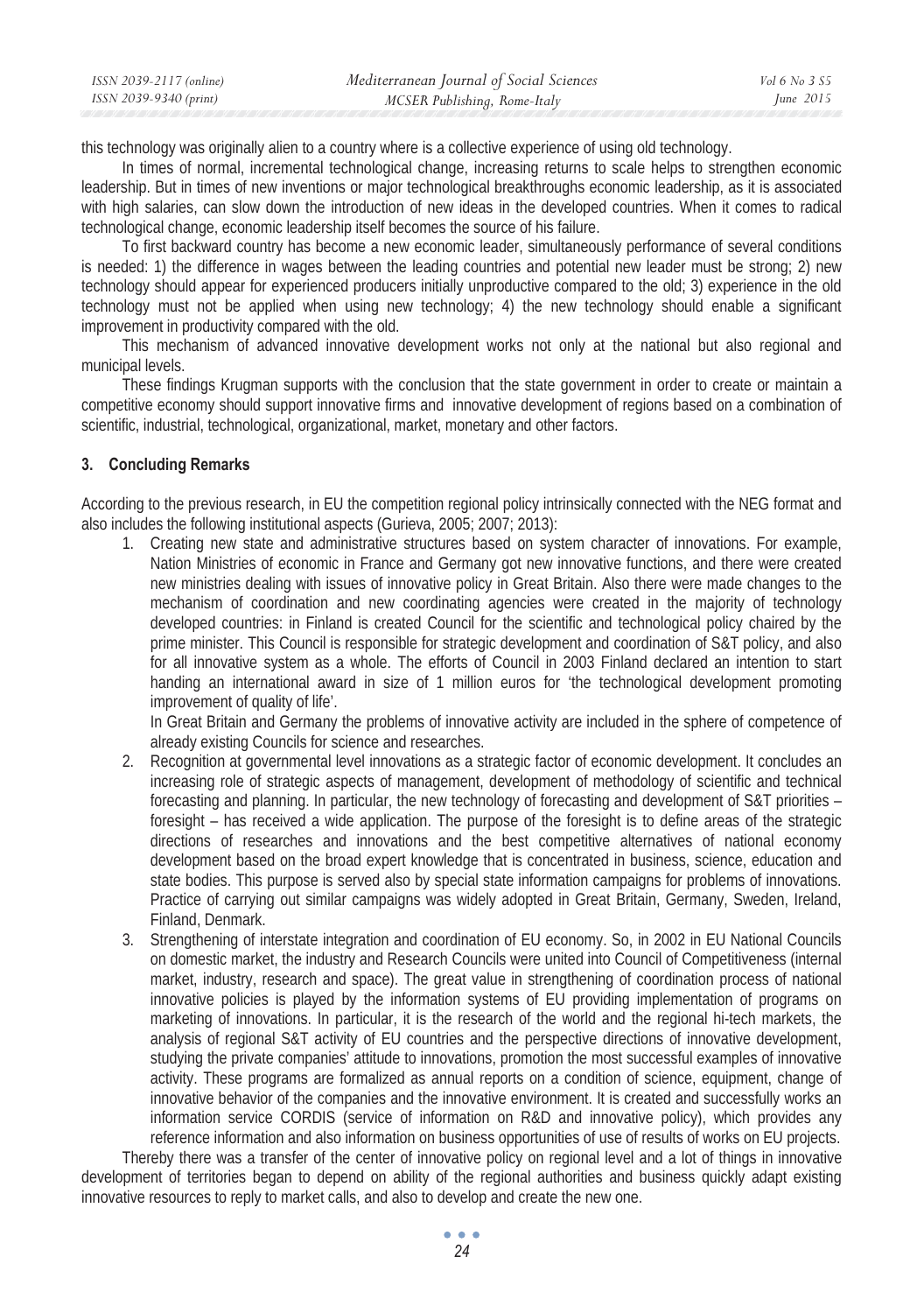| ISSN 2039-2117 (online) | Mediterranean Journal of Social Sciences | Vol 6 No 3 S5 |
|-------------------------|------------------------------------------|---------------|
| ISSN 2039-9340 (print)  | MCSER Publishing, Rome-Italy             | June $2015$   |
|                         |                                          |               |

The modern New Economic Geography policy is a leading factor of competitiveness of national economy. It provides strategic objectives of the government to increase the efficiency of national innovative system and represents as a state mechanism of providing innovative type of development of regional economy.

The main directions of this policy in the technology developed countries are: support of cooperation system of all levels and subsystems of national innovative system; strengthening of institutes of innovative economy, including support of the competition and improvement of intellectual property protection system, partnership of the government, the regional authorities and a business sector in implementation of innovative programs and projects.

Definition of the long-term and medium-term goals of social and economic development of the country and its regions becomes the conventional starting moment of state regulation system of innovations in world leading countries.

In the various countries these purposes differ. So, in the USA, Japan and Great Britain at the beginning of the new century the following purposes were accepted as strategic: worldwide development of education, strengthening of its influence on economic growth and population standard of living, assistance to the accelerated development of NTP and, first of all, fundamental science, development of the balanced scientific, industrial and regional policy to achieve a sustainable development, ensuring social function of the state, movement to the planned improvement of vital standards, providing demographic balance, economic and social harmony in society and some other.

The purposes of S&T development, as a rule, are correlated with cyclic forecasts of changing the technological way for the 20-40-year period and are corrected in process of situation change. Characteristic tendency of the last decades is the increase in the horizon of S&T planning: today in the USA and Europe plan for many hundreds years forward.

As main objectives of development of the regional innovative sphere the following are allocated: increase in production with a high share of added value and competitive export opportunities, increase in a niche in the market of hitech production, achieving leadership in the concrete S&T direction, development of the human capital and capitalization of intellectual property, improvement of quality of life of people. The horizon of the purposes of region innovative development makes 5–10 years. Thus systematic is the central mechanism of innovative development strategy of economy in the developed countries.

#### **References**

- Brezis, E., Krugman, P., & Tsiddon, D. (1993). Leapfrogging in international competition: a theory of cycles in national technological leadership. *American Economic Review,* 83(5), 1211-1219.
- *Crossing the next regional frontier: Information and Analytics Linking Regional Competitiveness to Investment in a Knowledge Based Economy.* U.S. Economic Development Administration, 2009. [Online] Available: https://www.statsamerica.org/innovation/report\_ next\_regional\_frontier\_2009.html (February 10, 2015)
- Curry, J. (1989). *Science Parks in Britain: Their Role For the Late 1980's.* Trinity Hall: CPS Economics.
- Fujita, M., Krugman, P., & Venables, A.J. (1999). *The Spatial Economy: Cities, Regions, and International Trade.* Cambridge, Massachusetts: The MIT Press.

Gurieva, L.K. (2005). Region Innovative Policy or New Economic Geography. *Economic Strategies*, 5(6), 84-91.

- Gurieva, L.K. (2007). *Competitive innovation oriented region*. Ph.D. Thesis, Russian Academy of Public Administration under the President of the Russian Federation, Moscow.
- Gurieva, L.K. (2013). New approaches to innovative region development. *Humanitarian and socio-economic sciences*, 5, 35-42.
- Hollanders, H., Tarantola, S. & Loschky, A. (2009). *Regional Innovation Scoreboard (RIS) 2009.* Pro Inno Europe. [Online] Available: http://www.proinno-europe.eu/page/regional-innovation-scoreboard (February 4, 2015)
- Krugman, P. (1991a). Increasing returns and economic geography. *Journal of Political Economy*, 99 (3), 483-499.
- Krugman, P. (1991b). *Geography and Trade.* Cambridge, Massachusetts: The MIT Press.
- Krugman, P. (1996). *The Self-Organizing Economy.* Oxford: Blackwell.
- Krugman, P. (1998). What's new about the new economic geography? *Oxford Review of Economic Policy*, 14(2), 177-191.
- Krugman, P. (2010). *The new economic geography, now middle-aged*. Paper presented at Presentation to the Association of American Geographers.
- Puga, D., & Venables, A. (1997). *The spread of industry: Spatial agglomeration in economic development*. Working paper 1354*.* London: Centre for Economic Policy Research.
- Thisse, J.F. (2011). *Economic Geography.* CREA, University of Luxembourg.

*25*